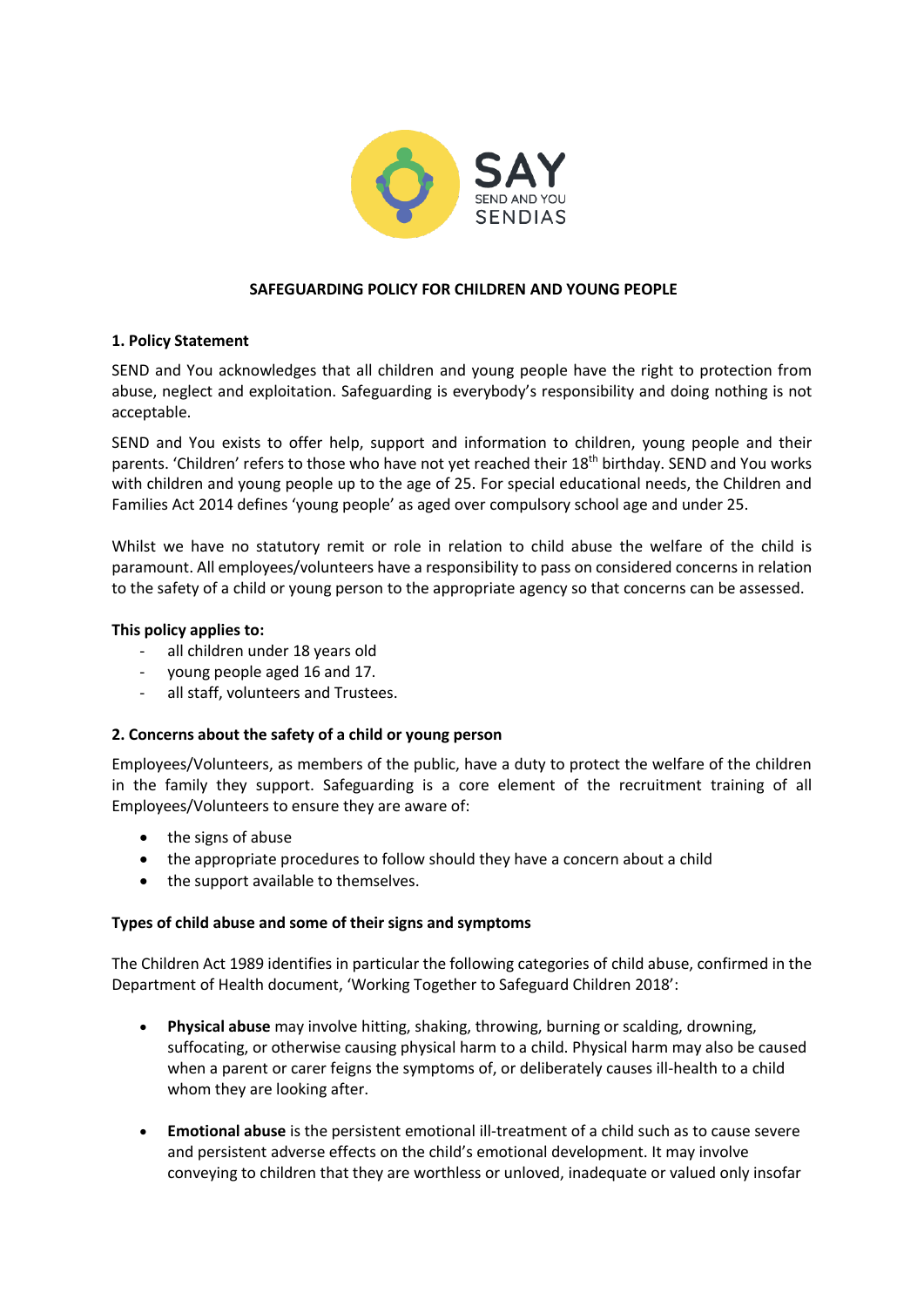as they meet the needs of another person. It may feature age or developmentally inappropriate expectations being imposed on children. It may involve causing children frequently to feel frightened or in danger, or the exploitation or corruption of children. Some level of emotional abuse is involved in all types of ill-treatment of a child, although it may occur alone.

- **Sexual abuse** involves forcing or enticing a child or young person to take part in sexual activities, whether or not the child is aware of what is happening. The activities may involve physical contact, including penetration or non-penetrative acts. They may include noncontact activities, such as involving children in looking at, or in the production of pornographic material or watching sexual activities or encouraging children to behave in sexually inappropriate ways.
- **Neglect i**s the persistent failure to meet a child's basic physical and/or psychological needs, likely to result in the serious impairment of the child's health or development. It is a form of child abuse that can have serious and long-lasting impacts on a child's life - it can cause serious harm and even death. Neglect may occur during pregnancy as a result of maternal substance abuse. There are four main types of neglect. Once a child is born, neglect may involve:

**physical neglect**: a parent/carer failing to meet a child's basic needs, such as providing adequate food, clothing or shelter (including exclusion from home or abandonment); not supervising a child adequately or providing for their safety (including the use of inadequate care-givers);

**educational neglect**: a parent/carer failing to ensure a child receives an education; **emotional neglect**: a parent/carer failing to meet a child's needs for nurture and stimulation, for example by ignoring, humiliating, intimidating or isolating them; failing to protect a child from physical and emotional harm or danger. It may also include neglect of, or unresponsiveness to, a child's basic emotional needs. **medical neglect** not providing appropriate health care (including dental care), refusing care or ignoring medical recommendations (Horwath, 2007).

# **Signs and indicators of neglect**

There's often no single indicator that a child is being neglected. You may notice more than one sign and your concerns might become more frequent if problems are mounting up. This could indicate that a child and their family need support.

Children who are neglected may:

- live in an unsuitable home environment, for example in a house that isn't heated throughout winter
- **be left alone for a long time**
- be smelly or dirty
- wear clothing that hasn't been washed and/or is inadequate (for example, not having a winter coat)
- seem particularly hungry, seem not to have eaten breakfast or have no packed lunch/lunch money.

They may suffer from poor health, including:

- untreated injuries
- medical and dental issues
- repeated accidental injuries due to lack of supervision
- untreated and/or recurring illnesses or infections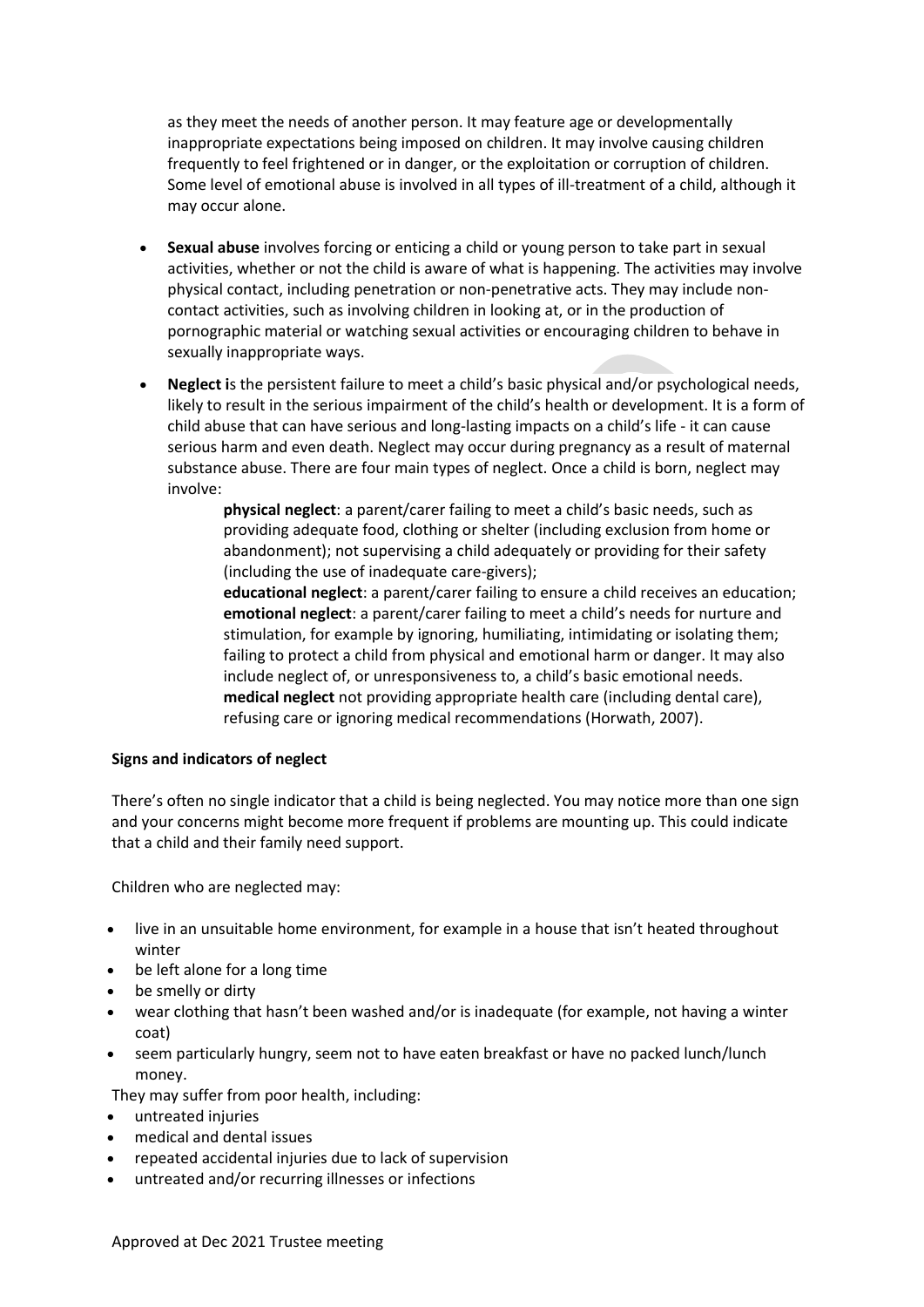- long term or recurring skin sores, rashes, flea bites, scabies or ringworm
- anaemia.

Babies and young children may:

- have frequent and untreated nappy rash
- be failing to thrive (not reaching developmental milestones and/or not growing at an appropriate rate for their age).

A child who is experiencing neglect may display unusual behaviour, or their behaviour may change. You may notice or become aware that a child:

- has poor language, communication or social skills
- withdraws suddenly or seems depressed
- appears anxious
- becomes clingy
- is aggressive
- displays obsessive behaviour
- shows signs of self-harm
- is particularly tired
- finds it hard to concentrate or participate in activities
- has changes in eating habits
- misses school
- starts using drugs or alcohol
- isn't brought to medical appointments such as vaccinations or check-ups.

# **Risk and vulnerability factors**

Any child can suffer neglect, but research shows that some children are more vulnerable including those who:

- have a disability
- are born prematurely or with a low birth weight
- have complex health needs
- are in care
- are seeking asylum.

**Organised or multiple abuse** may be defined as abuse involving one or more abuser and a number of related or non-related abused children and young people. The abusers concerned may be acting in concert to abuse children, sometimes acting in isolation, or may be using an institutional framework or position of authority to recruit children for abuse. Organised and multiple abuse occur both as part of a network of abuse across a family or community, and within institutions such as residential homes or schools.

Note: Children whose situations do not currently fit the above categories may also be at significant risk of harm. This could include situations where another child in the household has been harmed or the household contains a known child abuser.

# **Signs of Domestic or Emotional Abuse**

Unusual behaviour may include any of the following: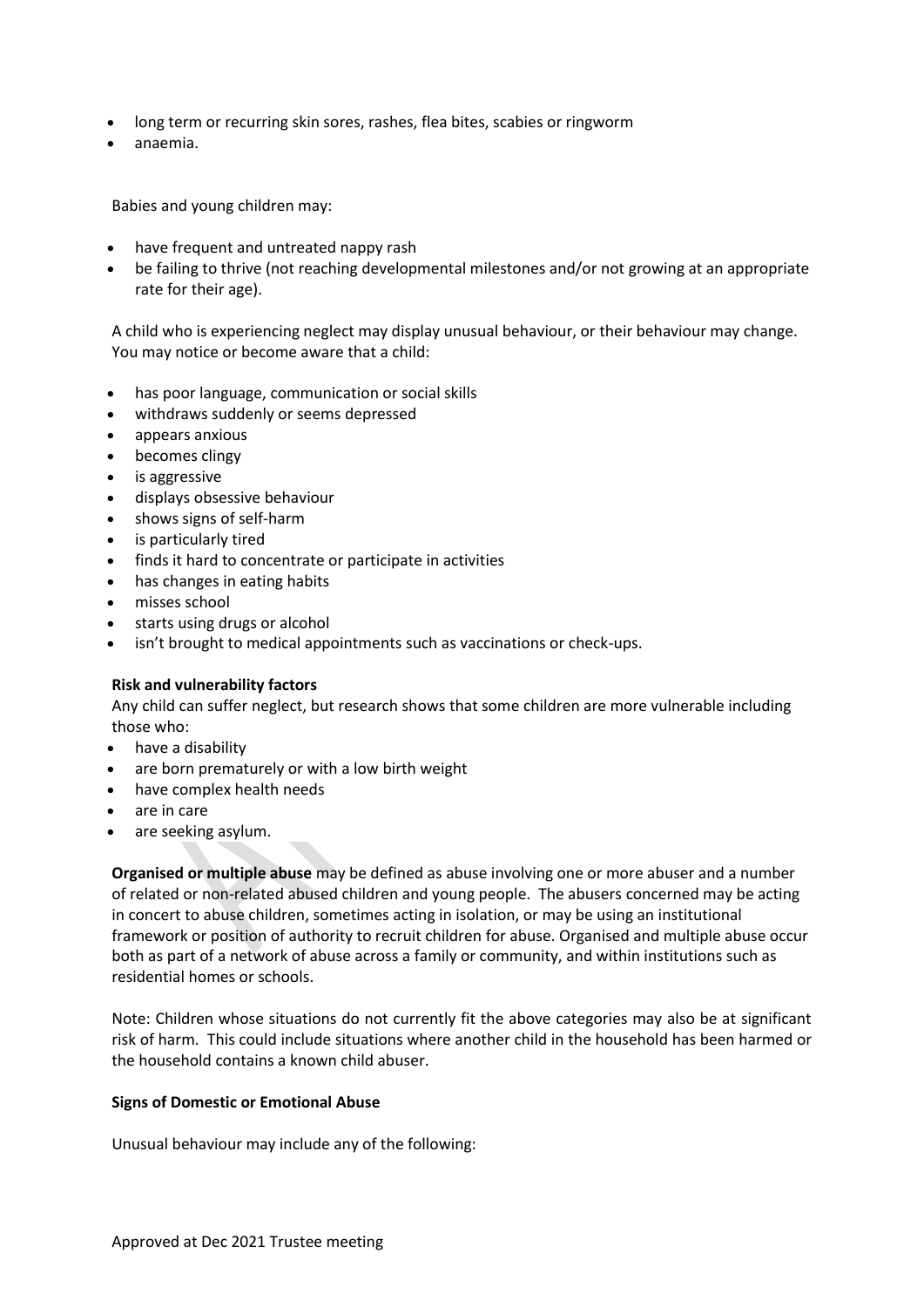Appearing withdrawn; suddenly behaves differently; anxious; clingy; depressed; aggressive; problems sleeping; eating disorders; wets the bed; soils clothes; takes risks; misses school; changes in eating habits; obsessive behaviour; nightmares; drugs; alcohol; self-harm; thoughts about suicide.

# **Sexual Abuse**

There are two kinds of sexual abuse:

**Contact abuse** involves touching activities where an abuser makes physical contact with a child, including penetration.

**Non-contact abuse** involves non-touching activities, such as grooming, exploitation, persuading children to perform sexual acts over the internet and flashing. It includes:

- encouraging a child to watch or hear sexual acts
- not taking proper measures to prevent a child being exposed to sexual activities by others
- meeting a child following sexual grooming with the intent of abusing them
- online abuse including making, viewing or distributing child abuse images
- allowing someone else to make, view or distribute child abuse images
- showing pornography to a child
- sexually exploiting a child for money, power or status (child exploitation).

# **Young people (16-25)**

SEND and You employ a designated 0-25 worker who is experienced at working with young people. All other IAS Helpline Staff are also all trained to work directly with children and young people in offering IAS. We work with young people who can be deemed at higher risk of abuse due to the following:

- Disabilities physical and learning difficulties
- LGBTQ+ children and young people
- children and young people in care/leaving care
- children and young people at risk of homelessness
- female genital mutilation
- forced marriages
- radicalisation and extremism
- **travellers**
- trafficking and modern slavery
- sexting and online abuse
- grooming
- gangs and youth violence
- children and young people with family members in prison.

Our staff are fully trained in up to date safeguarding issues and our Senior Management Team will disseminate specific safeguarding issues to staff as and when necessary. When dealing with young people SEND and You will:

- treat young people with care, respect and dignity
- listen to and help them (directly or through their parents/carers or advocates) with any issues they have in relation to their education.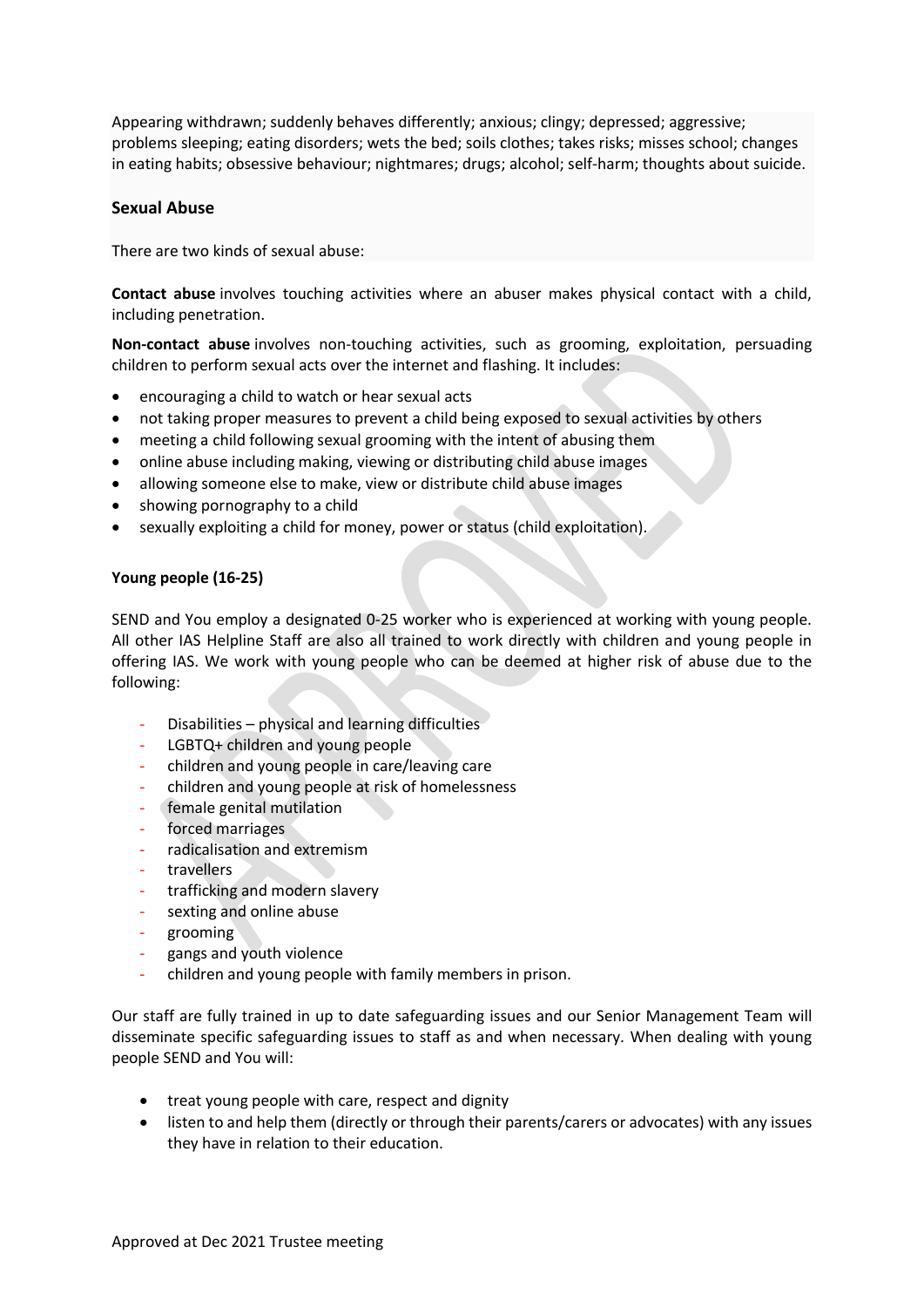- ensure the procedures for applying the Mental Capacity Act 2005 are followed as and when necessary.
- ensure consent forms are completed and stored electronically for any young person wanting a parent/carer to contact us on their behalf.
- ensure that we avoid unsupervised contact wherever possible.

We aim to contribute to a culture of open referral regarding the safety of a child or young person by:

- Raising awareness with our service users and explaining the exception to our [Confidentiality](http://static1.1.sqspcdn.com/static/f/1135978/21645555/1358253873677/Confidentiality+Policy.pdf?token=UDykluJhPEYZaWUyXo49pty9Sjc%3D)  **[Policy](http://static1.1.sqspcdn.com/static/f/1135978/21645555/1358253873677/Confidentiality+Policy.pdf?token=UDykluJhPEYZaWUyXo49pty9Sjc%3D)**
- Promoting enquiry of and respect for the child or young person's view.

# **Safeguarding the Board of Trustees responsibilities**

The Board of Trustees is responsible for ensuring that the group develops effective safeguarding procedures which retain the ethos of SEND and You and fit in with the local statutory procedures. The welfare of the child/young person must be paramount at all times. SEND and You has a designated Safeguarding Trustee who has overall responsibility for Safeguarding concerns.

The nominated Safeguarding Trustee will have knowledge of the local authorities safeguarding systems and be aware of each local authority's process for handling safeguarding concerns. The IAS Line Coordinator, Local Authority Leads and Head of Service are the first points of contact for any concern and any safeguarding issues will be discussed with the nominated Safeguarding Trustee and disseminated to the Board of Trustees if appropriate.

# **Employees' Responsibilities**

IAS line staff who, in the course of their work with SEND and You, have a concern about the safety of a child/young person should immediately contact the IAS Line Coordinator in the first instance. If this person is not available, they should contact the Head of Service. Where neither of these two members of staff are available, they should then contact the manager who is duty cover on that day. The SEND and You safeguarding reporting procedure and form should be used.

If staff who are working out in the community or schools have a concern on that day, they should talk to their Local Area Lead as a first point of contact. The SEND and You safeguarding reporting procedure and form should be used.

If IAS staff have general concerns about a child that they do not feel come within the descriptions of abuse, they should discuss them with the IAS Line Coordinator in the first instance. If this person is not available, they should contact the Head of Service. Where neither of these two members of staff are available, they should then contact the manager who is duty cover on that day.

The Head of Service may want to consult within SEND and You, or with a child protection specialist who has an agreed role within the group or within Social Services for advice and to clarify their views of what may be happening. Where the Employee cannot contact a line manager or the Head of Service, s/he should seek further advice from the named Safeguarding Trustee or the Chair of Trustees.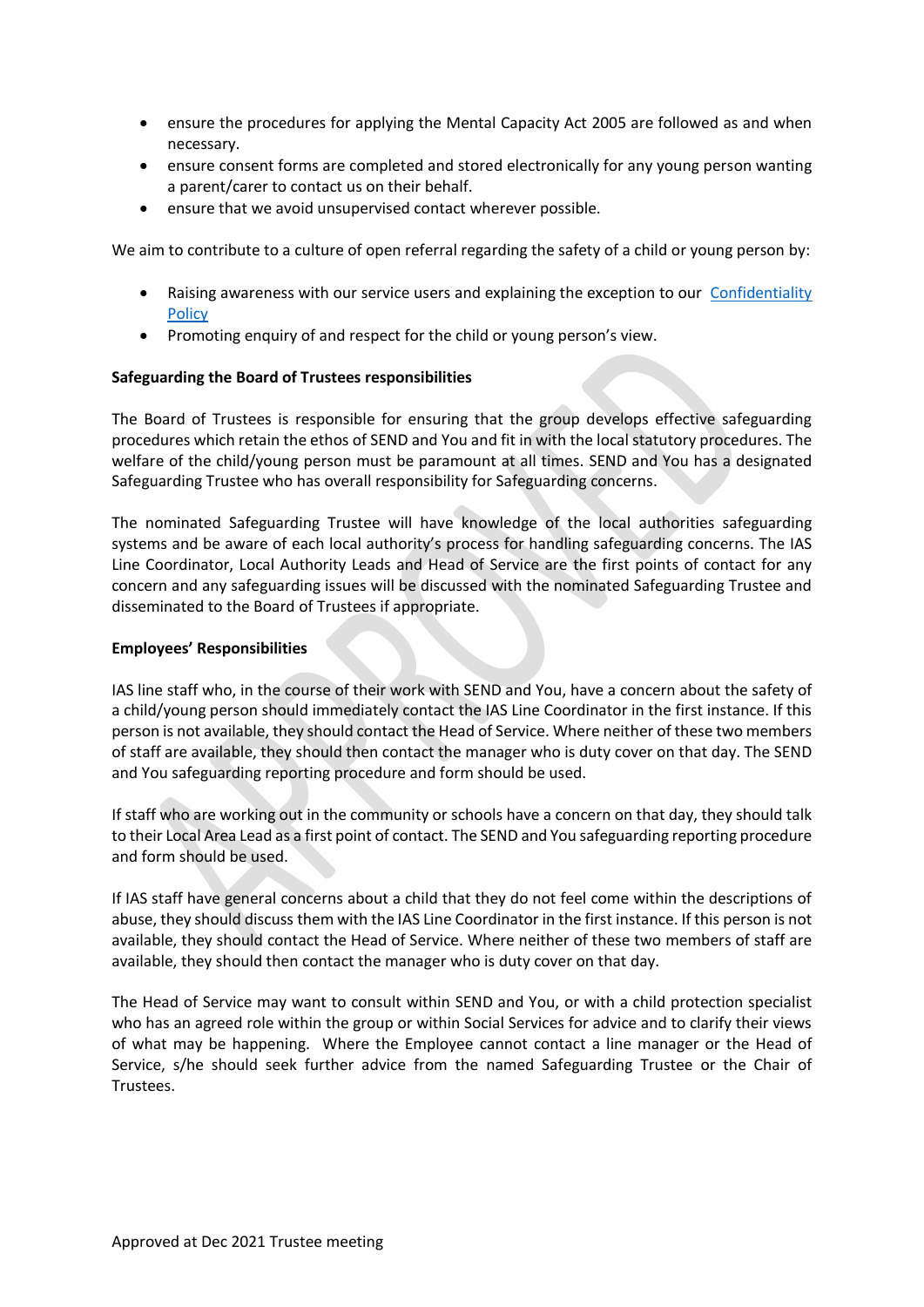# **Volunteers' Responsibilities**

Volunteers will go to the Volunteer Project Lead as a first point of contact. They will then be referred onto the Head of Service if it is felt that the concern needs to be taken further. If the Head of Service is not available and there is a safeguarding issue that needs dealing with, it should go to the manager who is duty cover that day.

# **Referring on concerns to the relevant agency**

**If, after consideration as described above, it is agreed that there is concern about the safety of a child - the IAS Line Coordinator, Head of Service or manager on duty and member of staff dealing with the case, will pass on the concern to the relevant statutory agency (in line with Local Authority Safeguarding procedures).** The actual referral form for the relevant LA may be completed by the member of staff dealing with the case or the manager supporting, as long as it has all been discussed and agreed between the members of staff. Relevant information should be recorded and made available at the point of referral using the SEND and You safeguarding reporting procedure and form. The responsibility to investigate lies with the statutory agencies, not with Send and You. The staff dealing with the issue should ensure that the family is aware of these concerns and how they are being dealt with unless this would put the welfare of the child in jeopardy, e.g. in the case of suspected sexual abuse. If this is the case, contact with the agency should be through the Head of Service unless the degree of urgency or other factors make this impossible. The SEND and You safeguarding reporting form should be uploaded to the relevant record on CharityLog.

If the conversation with the family informing them of the concerns and how they are going to be dealt with is likely to be challenging, the manager supporting should take responsibility for that communication. The Head of Service should always be made aware of safeguarding concerns and action taken. The IAS Line Coordinator and LA Leads will always report back to the Head of Service.

# **SEND and You responsibilities:**

- SEND and You will communicate to all those who work with or on behalf of SEND and You, in either a paid or voluntary capacity, about their legal and moral responsibility to protect children/young people from harm, abuse and exploitation.
- All Employees/volunteers will be advised of their duty to report concerns that arise about a child/young person, or an individual's conduct towards a child/young person to a manager or Head of Service.
- Copies of safeguarding policies will be provided to all potential staff, staff, volunteers and Trustees. All staff, volunteers and Trustees will read and sign a copy of the safeguarding policy and any changes to the policy will be circulated as soon as possible.
- All staff/volunteers working with children, young people will be subject to enhanced DBS checks upon employment.
- The Head of Service and Employment Sub Group Chair (trustee) will undertake Safer Recruitment Training.
- All operational staff (including the Head of Service, LA Leads and IAS team) commit to completing, accredited Legal Training on SEND legislation up to an advanced certificate which covers safeguarding and the Mental Capacity Act 2005.
- All employees/volunteers attend annual Safeguarding training facilitated by an accredited provider. This training is provided specifically for our organisation and allows us the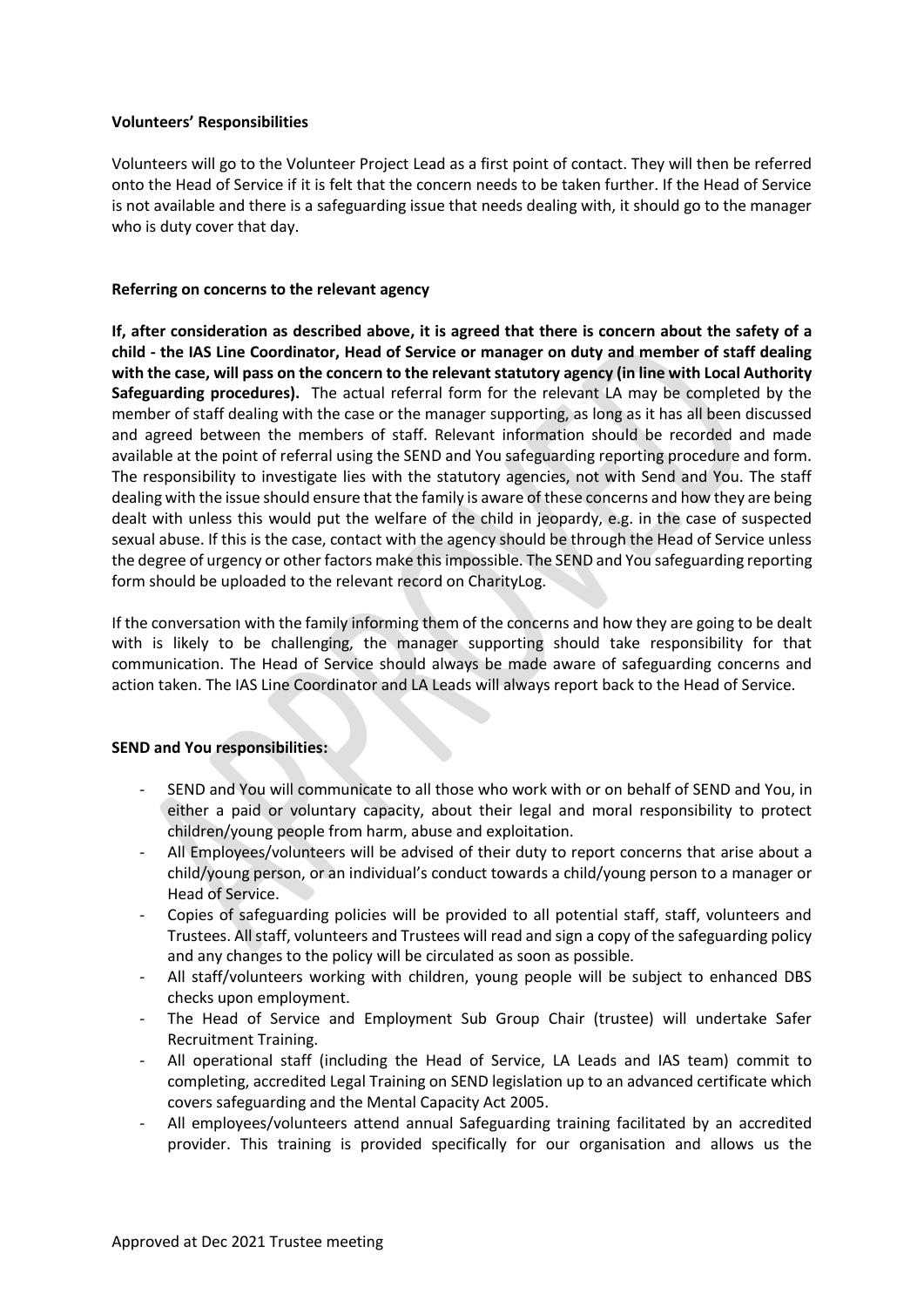opportunity to improve and update our procedures effectively – training covers Prevent and Mental Capacity Act 2005.

- All staff attend 1-1 supervision meetings with their line manager where safeguarding concerns can be raised and used as training opportunities.
- Up to date records of safeguarding training for all members of staff/volunteers and Trustees will be maintained.
- The Head of Service and Nominated Safeguarding Trustee will be made aware of any safeguarding concerns escalated to the local authority safeguarding teams, following local authority safeguarding procedures.
- SEND and You's safeguarding policies will be made available to service users to ensure that all service users understand the implications of the policy. An up to date copy of the policy will be available on the website and can be translated if required.
- SEND and You has a Whistle Blowing Policy which all staff/volunteers and Trustees must read and sign to confirm they understand the procedure.
- SEND and You has a Lone Working Policy which all staff and volunteers must adhere to. The Policy details ways in which employees/volunteers can minimise risk to themselves and the people they are working with. All staff working with children/young people/adults at risk will follow the Lone Working Policy when working remotely or by themselves in the office.

#### - **Referral process**

Referral means sharing information about concerns with outside agencies. If staff are concerned about the safety of the child, young person, or adult at risk, information must be passed on to the relevant manager and the Head of Service. It is important to remember that if SEND and You refers, we are not reporting the parent – we are referring to protect the welfare of the individual. A referral is normally carried out with the agreement of the Head of Service or other senior staff member. A child or young person under 18 can be referred to First Response / North Somerset or South Gloucestershire Children's Safeguarding Board, or the emergency services, or to other services in the following ways:

- Inform parents that the child will be referred to First Response for Bristol / North Somerset or South Gloucestershire Children's Safeguarding Board (or Social Care directly if they already have a social worker), IF IT IS BELIEVED THAT DOING SO PUTS THE CHILD AT NO FURTHER RISK. This can be difficult, especially if staff have a close relationship with the parent and may feel unsure, uncertain about reporting the matter, nervous about how the parent will react or worried whether what they suspect / or have heard is really abuse or not. Nevertheless, staff should aim to tell the parents anyway. It is important to make the parents understand there is a policy in place which must be followed. Staff should tell the parent that our safeguarding policies are designed to provide protection for children and help for parents.
- Discuss with First Response for Bristol / North Somerset or South Gloucestershire Children's Safeguarding Board (or Social Care directly if they already have a social worker), without informing the parents, IF IT IS BELIEVED THAT DISCUSSING WITH A PARENT WILL PUT A CHILD OR THEM AT FURTHER RISK. If parents haven't been informed, First Response Bristol / North Somerset or South Gloucestershire Children's Safeguarding Board (or Social Care directly if they already have a social worker) will want to know the reasons why.

SEND and You's staff and volunteers follow the local authority's safeguarding reporting process.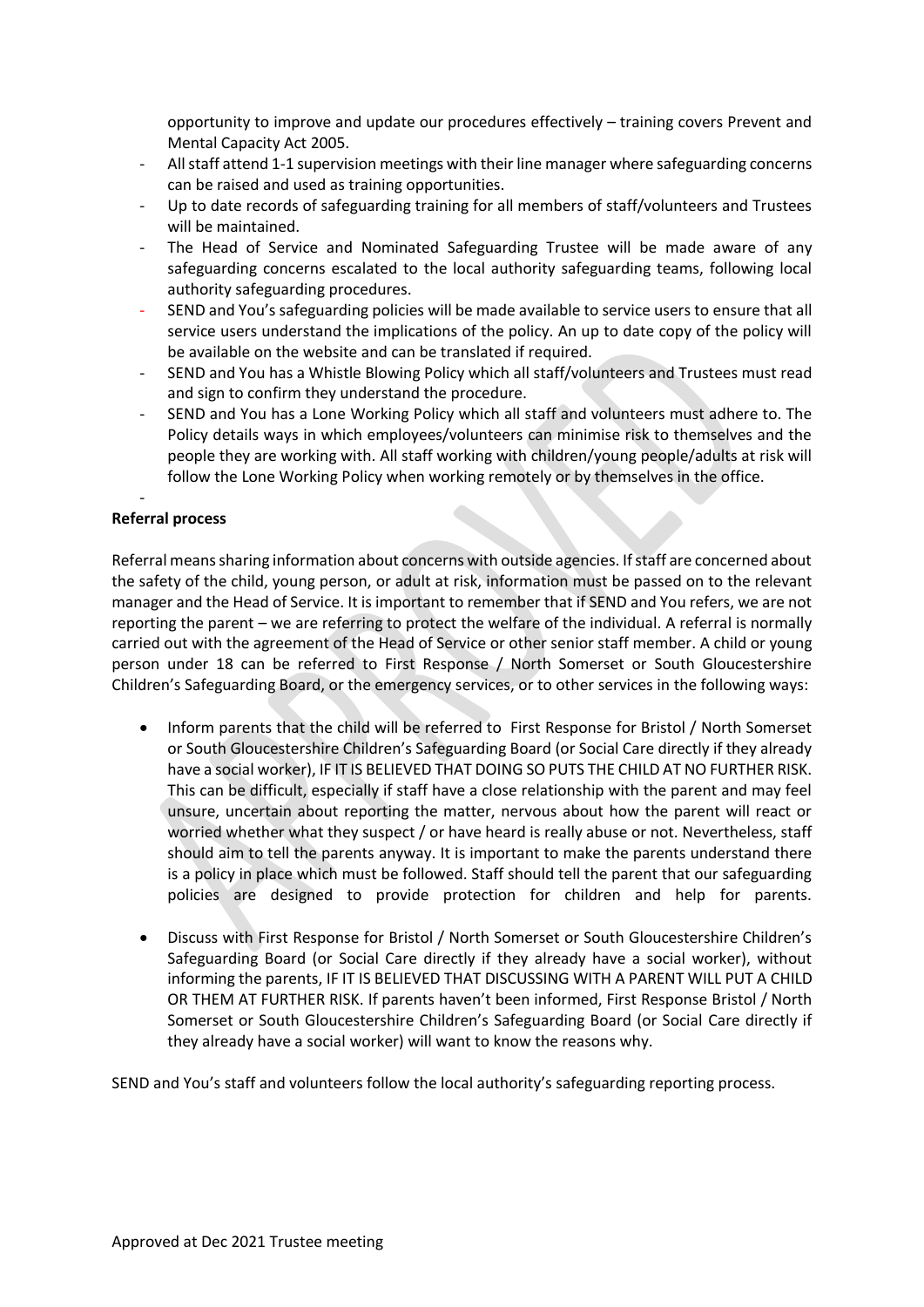# **Allegations concerning staff/volunteers and other professionals**

Employees and Volunteers may be subject to allegations of abusing children/young people or their behaviour may raise the concern of colleagues. SEND and You will encourage open and honest communications and investigate concerns about or any allegations against members of staff or volunteers. In these circumstances the Head of Service will ensure that local authority and/or Police are given assistance in pursuing any investigation. In the event of allegations against staff/volunteers the disciplinary and grievance procedure will be followed where appropriate.

All concerns, complaints and allegations of abuse against or by staff/volunteers will be noted by the Head of Service or Designated Safeguarding Trustee and referred to the appropriate Local Authority Designated Officer (LADO). The LADO will ensure that all allegations or concerns are recorded appropriately, monitored and progressed in a timely and confidential manner. The LADO will provide advice and guidance to employers/volunteers/organisations, liaise with police and other agencies and monitor the progress of cases.

There may be times when our staff or volunteers may need to report concerns about safeguarding practices and procedures of other professionals. The LADO should be alerted to all cases in which it is alleged that a person who works with children/young people has:

- Behaved in a way that has harmed, or may have harmed, a child
- Possibly committed a criminal offence against children, or related to a child, or
- Behaved towards a child in a way that may pose a risk to that child.

# **Confidentiality**

Confidentiality is crucial to all our relationships - but the welfare of the child/young person is paramount. Confidentiality may not be maintained if the withholding of the information will prejudice the welfare of the child/young person.

# **Support, consultation and advice networks**

Recognition should be given to the impact of dealing with safeguarding issues. SEND and You will ensure that appropriate practical and emotional support is available to all involved. This may be provided by:

- named members of the Board of Trustees who have knowledge of local authority safeguarding processes
- external named persons who have an understanding of the impact of working with safeguarding issues.
- online safeguarding training this can be available for staff if a training need is identified.
- SEND and You's Employee Assistance Programme which employees can use to access online support.

Contact telephone numbers for those able to provide support, consultation and advice should be noted and readily available to SEND and You' Employees.

# **Monitoring:**

SEND and You review this policy annually and as and when necessary. Any changes to the policy will be approved by the Board of Trustees and circulated to all staff/volunteers for signing. Any safeguarding issues raised will be reported back to the Board of Trustees at the next available meeting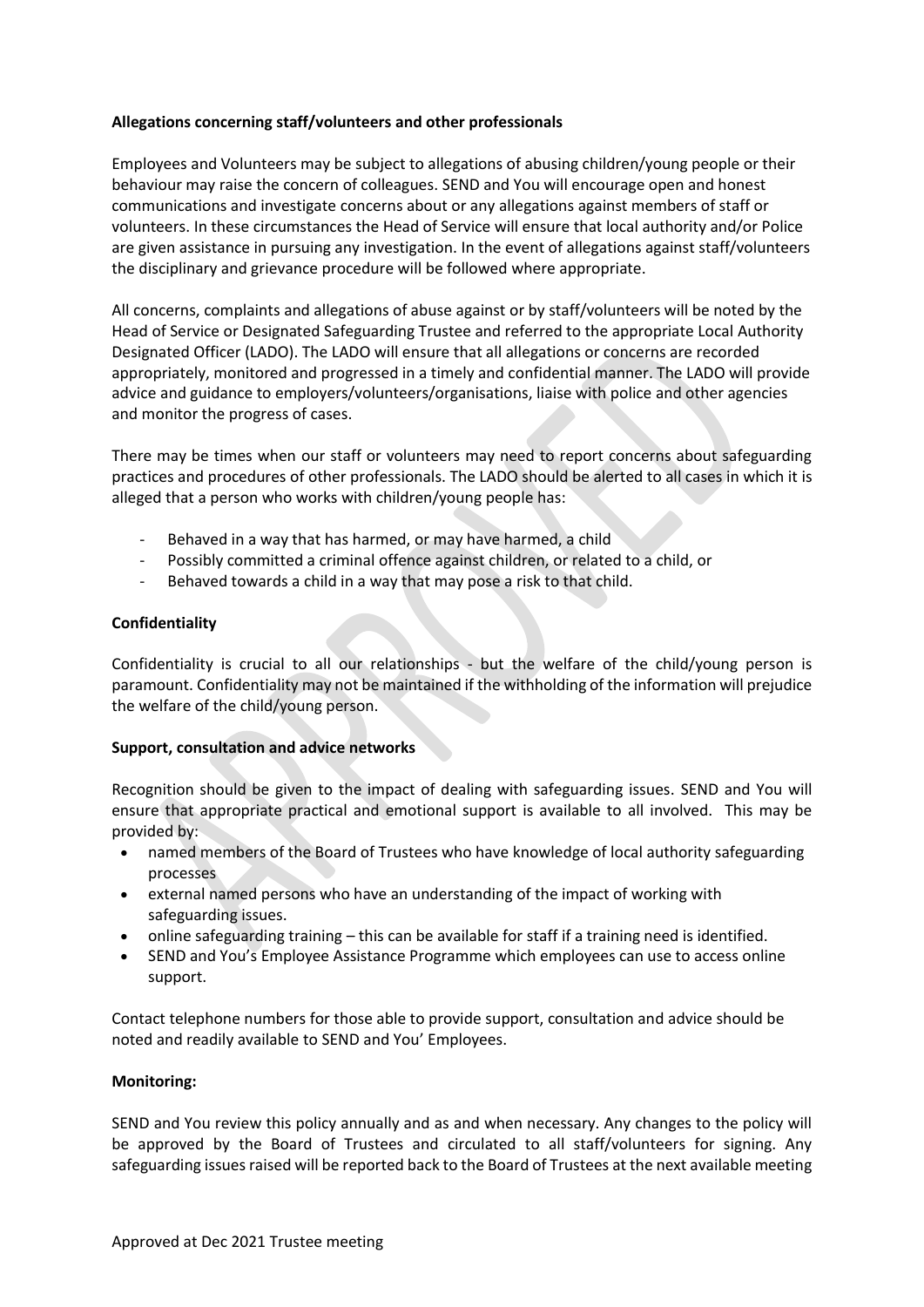and any changes to procedures will be disseminated to all staff and volunteers. Staff are encouraged to use 1-1 supervision and PDR meetings to raise training needs or issues relating specifically to safeguarding.

# **Relevant internal documentation**

SEND and You Safeguarding vulnerable Adults Policy SEND and You Safeguarding reporting procedure and form SEND and You Confidentiality policy SEND and You Safe Recruitment Policy SEND and You GDPR Policy SEND and You Whistle Blowing Policy SEND and You Lone Working Policy

# **Relevant Legislation and References**

Children and Families Act 2014 Children Act 1989/2004 Children and Social Work Act 2017 Working Together to Safeguard Children 2018, Page 8 Local Authority Safeguarding procedures (Bristol, North Somerset and South Gloucestershire) Health and Social Care Act 2008 Mental Capacity Act 2005 Safeguarding Vulnerable Groups Act 2006 <https://learning.nspcc.org.uk/child-abuse-and-neglect/> [https://bristolsafeguarding.org/children-home/about-us/what-is-safeguarding/what-you-should](https://bristolsafeguarding.org/children-home/about-us/what-is-safeguarding/what-you-should-know/)[know/](https://bristolsafeguarding.org/children-home/about-us/what-is-safeguarding/what-you-should-know/)

| <b>Date of Change:</b> | <b>Changed By:</b> | Comments:                                     |
|------------------------|--------------------|-----------------------------------------------|
| 10/01/2019             | JT                 | Approved by Trustees at January 2019 Meeting  |
| 15/04/2019             | JT/KM              | Approved by Trustees at May 2019 Meeting      |
| 30/21/2021             | VA                 | Approved by Trustees at December 2021 Meeting |

#### **Change Record**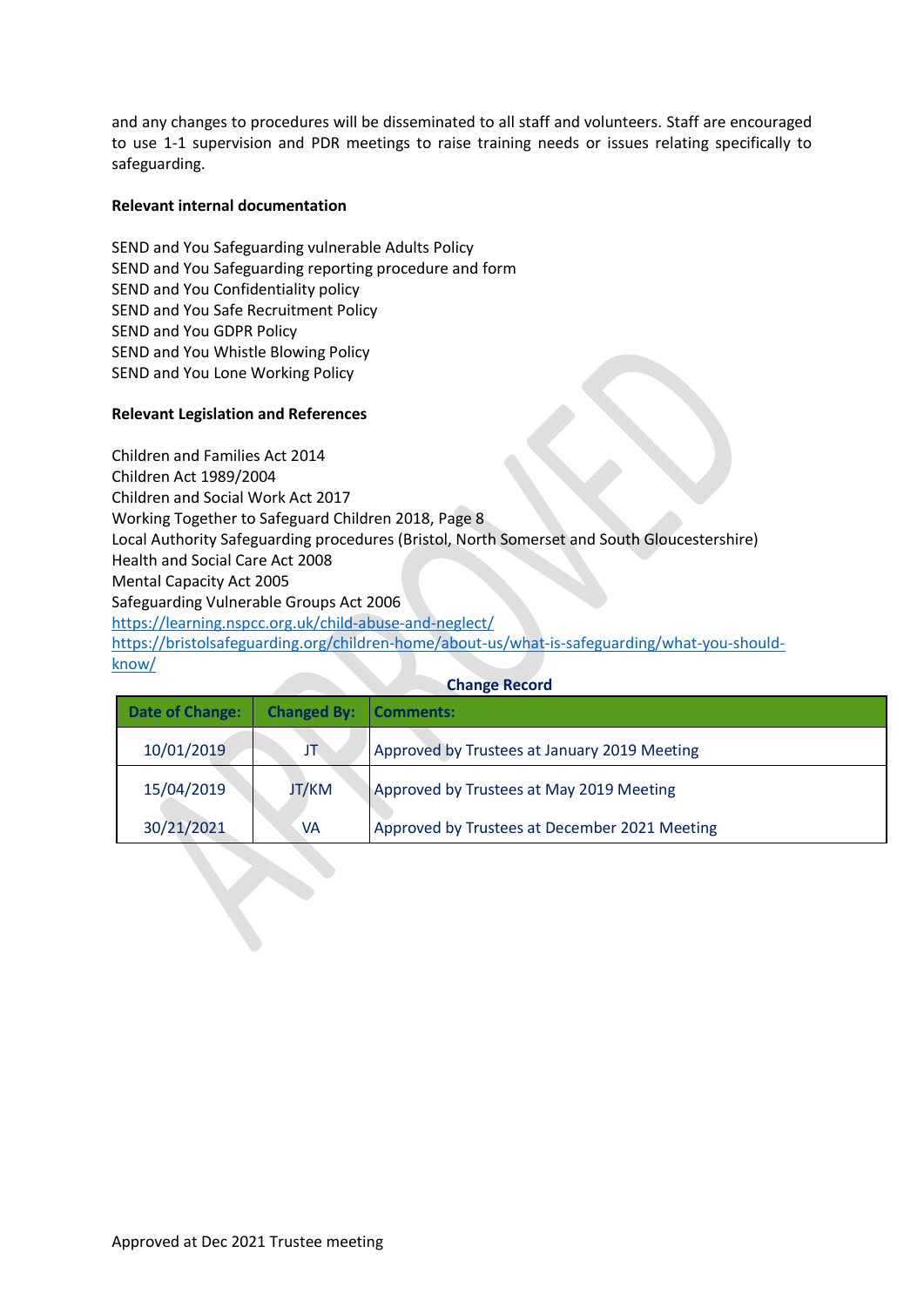**You have a concern about a child/young person or adult at risk**

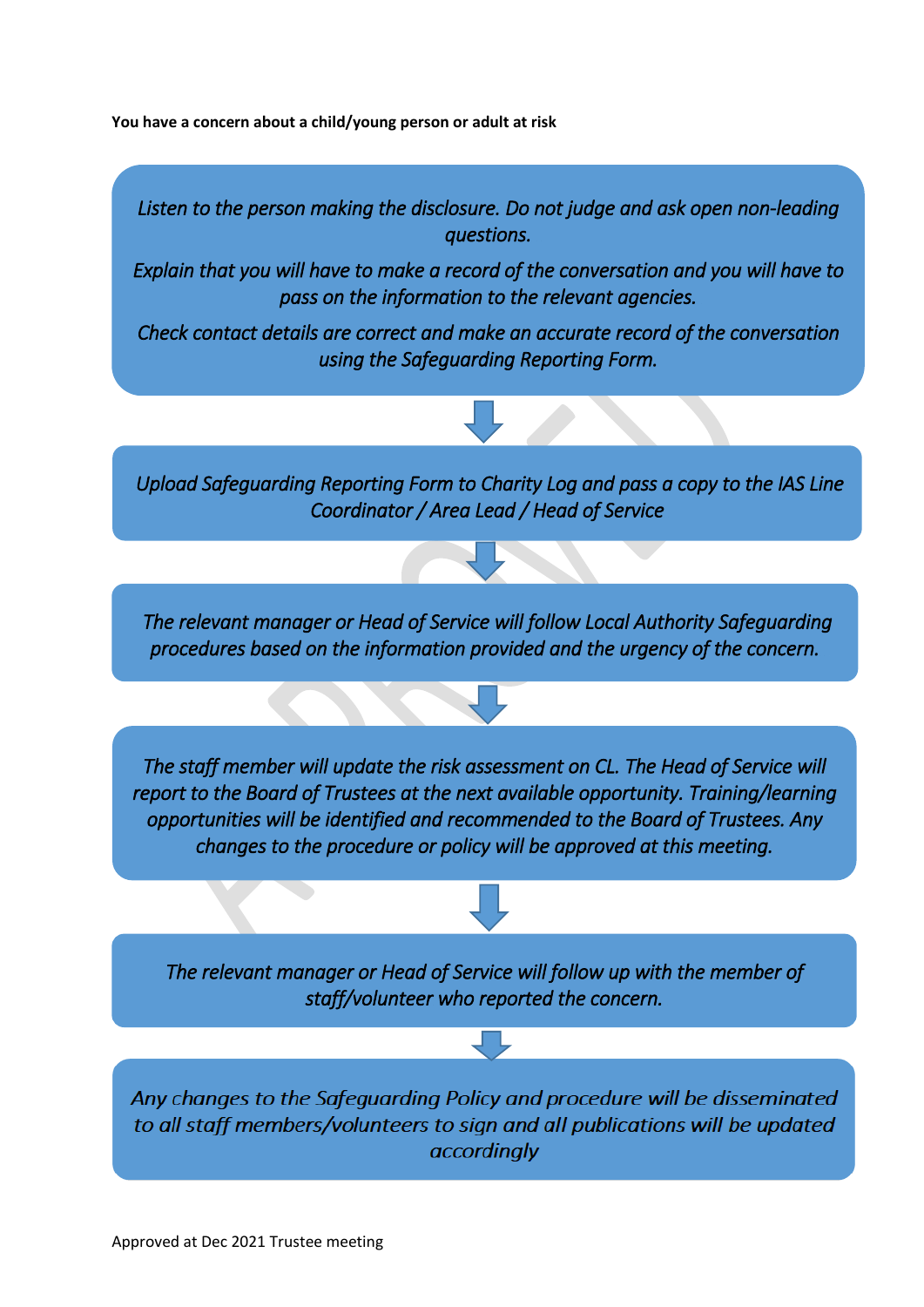#### **REPORTING A SAFEGUARDING CONCERN FORM**

| Name of staff member who identified a concern:                                                                                                                                                               | Date:                           |  |  |
|--------------------------------------------------------------------------------------------------------------------------------------------------------------------------------------------------------------|---------------------------------|--|--|
| Name of person completing this record if different:                                                                                                                                                          |                                 |  |  |
| <b>Name of Child and Parent Carer</b>                                                                                                                                                                        | <b>Child/Adult Address:</b>     |  |  |
| (If Known)                                                                                                                                                                                                   | (If Known)                      |  |  |
|                                                                                                                                                                                                              |                                 |  |  |
| Is this Child/Young Person/adult at risk on our<br>database?                                                                                                                                                 | YES/NO                          |  |  |
| How has the concern come to your attention?                                                                                                                                                                  | Do you think this issue is:     |  |  |
| (please tick)                                                                                                                                                                                                | (please tick)                   |  |  |
| Direct contact/observation                                                                                                                                                                                   | <b>Child Protection</b>         |  |  |
| <b>Disclosure</b>                                                                                                                                                                                            | Safeguarding                    |  |  |
| <b>Third Party</b>                                                                                                                                                                                           | <b>Bullying/Harassment</b>      |  |  |
|                                                                                                                                                                                                              | <b>Equalities</b>               |  |  |
| What is the concern about this child/young person/adult at risk:<br>(please include when and where incident occurred, what you saw/heard or what was reported)<br>Who else, if anyone, was involved and how? |                                 |  |  |
| If there was direct contact with the child/young person or adult at risk were there any obvious signs?<br>Did they say anything?                                                                             |                                 |  |  |
|                                                                                                                                                                                                              |                                 |  |  |
| What action has been taken? Who have you spoken to and when?                                                                                                                                                 |                                 |  |  |
| Is there a follow up plan? Give details:                                                                                                                                                                     |                                 |  |  |
| Do the parents/carers know that a concern has been identified?                                                                                                                                               |                                 |  |  |
| Has a referral been made to Children's or Adult Social Care? When and how?                                                                                                                                   |                                 |  |  |
| Has a referral been made to any other agency for follow up? If so who?                                                                                                                                       |                                 |  |  |
| Head of Service /Area Lead has received a copy of form: HoS/LA Lead Signature _______ Date:<br>Earm stared on Charitulage<br>Cian                                                                            | $D \rightarrow + \rightarrow +$ |  |  |

Form stored on Charitylog? The Signature: The Supermum Date: Letter Letter Letter Letter Letter Letter Letter Risk assessment updated? The Signature: The Signature: The Superman Date: Letter and Date: Letter A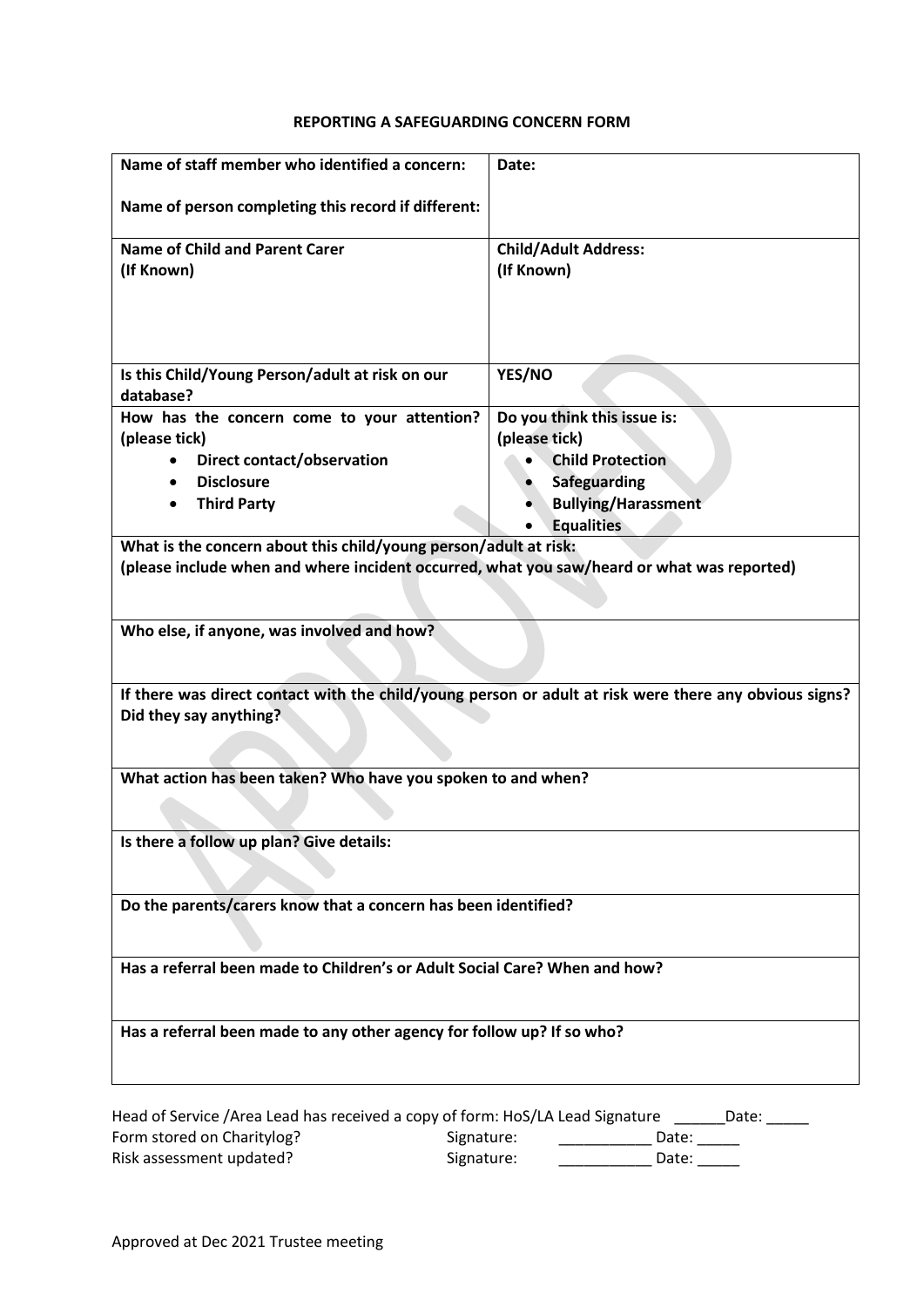**If a child/young person or adult at risk is at immediate risk call the Police on 999 or 101 if it is not an emergency.**

| Organisation          | <b>Contact Details</b>                                                        |  |  |
|-----------------------|-------------------------------------------------------------------------------|--|--|
| <b>First Response</b> | 0117 9036444                                                                  |  |  |
|                       | www.bristol.gov.uk/social-care-health/reporting-concerns-about-a-child-first- |  |  |
|                       | response                                                                      |  |  |
| Emergency<br>Duty     | 01454 615165                                                                  |  |  |
| Team                  | 01454 618966 (text)                                                           |  |  |
|                       | www.bristol.gov.uk/social-care-health/emergency-duty-team                     |  |  |
| <b>Bristol</b>        | www.bristolsafeguarding.org/adults/                                           |  |  |
| Safeguarding          |                                                                               |  |  |
| <b>Adults Board</b>   |                                                                               |  |  |
| Local                 |                                                                               |  |  |
|                       |                                                                               |  |  |
|                       |                                                                               |  |  |
| Authority             | LADO - There is a new section on the                                          |  |  |
| Designated            | website https://bristolsafeguarding.org/policies-and-guidance/lado-concerns-  |  |  |
| Officer (LADO)        | about-professionals/ - please bookmark if helpful.                            |  |  |
|                       |                                                                               |  |  |
|                       | There is a new form that should be used to request advice and make a          |  |  |
|                       | referral on the webpage.                                                      |  |  |
|                       |                                                                               |  |  |
|                       | Please complete ALL the form including where the statutory harm tests have    |  |  |
|                       | been met (Working Together, Keeping Children Safe in Education 2021).         |  |  |
|                       | Please email it to the childprotection@bristol.gov.uk email address where it  |  |  |
|                       | will be triaged. Phone calls to the LADO should be made to the 0117 9037795   |  |  |
|                       | number.                                                                       |  |  |
|                       |                                                                               |  |  |
|                       |                                                                               |  |  |
| <b>Care Direct</b>    | 0117 9222700 (8.30am-5pm Monday-Friday - answerphone outside these            |  |  |
|                       | hours                                                                         |  |  |
|                       | www.bristol.gov.uk/social-care-health/report-suspected-abuse                  |  |  |

# **Bristol Contact Details:**

# **South Glos Contact Details:**

| <b>Organis</b> | <b>Contact Details</b>                                                        |
|----------------|-------------------------------------------------------------------------------|
| ation          |                                                                               |
| South          | 01454 866000 - Monday to Thursday 9am - 5pm                                   |
| Glos           | 01454 866000 - Friday 9am - 4.30pm                                            |
| Children       | 01454 615165 - Out of hours and at weekends                                   |
| Safeguar       | http://sites.southglos.gov.uk/safeguarding/children/                          |
| ding           | 01454 868924                                                                  |
| <b>Board</b>   |                                                                               |
|                | Form:                                                                         |
|                | http://sites.southglos.gov.uk/safeguarding/wp-                                |
|                | content/uploads/sites/221/2016/06/Access-and-Response-Team-request-form-1.pdf |
|                |                                                                               |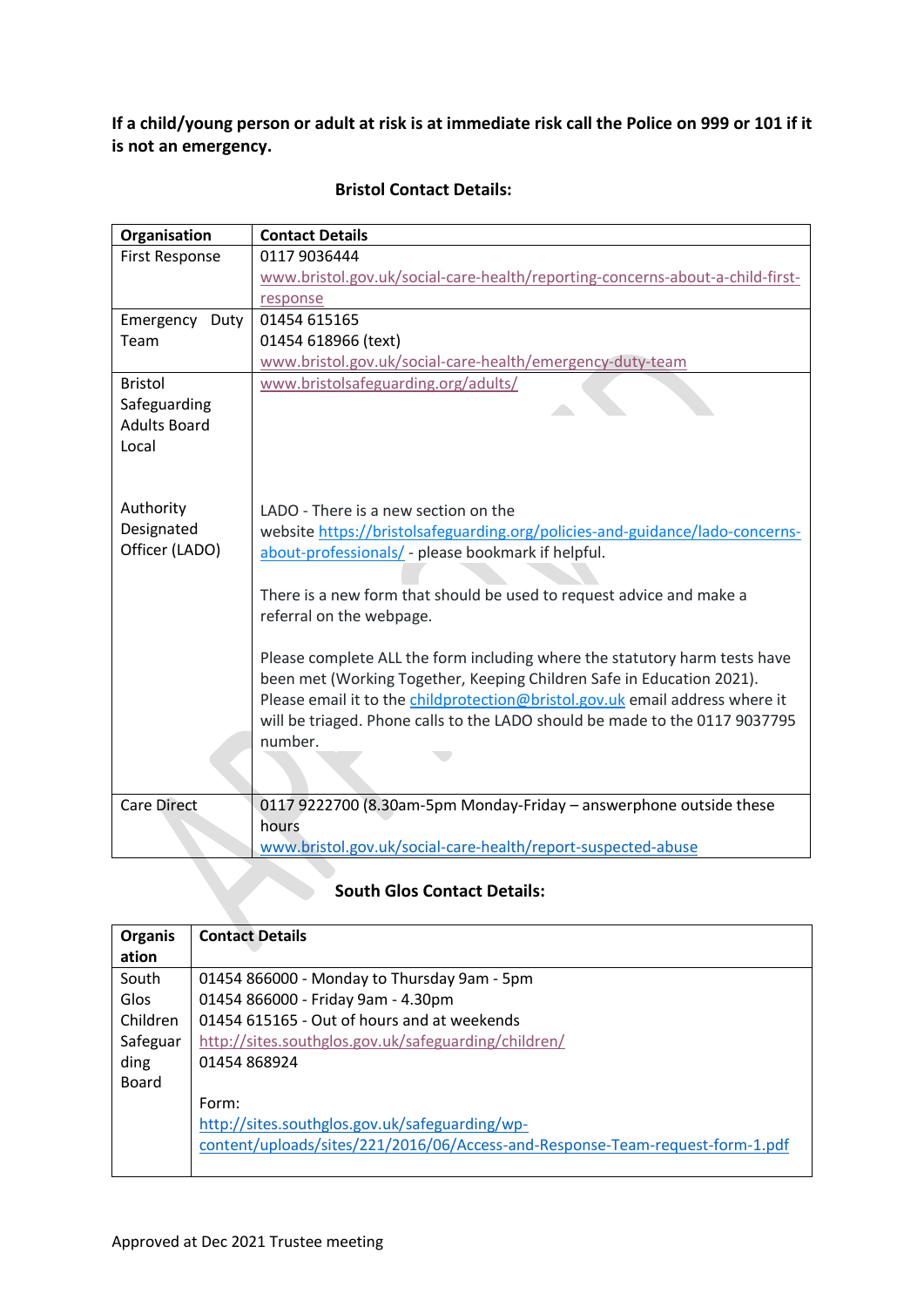| Local         | LADO phone number - 01454 868508                                                                               |
|---------------|----------------------------------------------------------------------------------------------------------------|
| Authorit      | http://sites.southglos.gov.uk/safeguarding/children/i-am-a-<br>Information<br>More<br>$\overline{\phantom{a}}$ |
| ۷             | professional/managing-                                                                                         |
| Designat      | allegations/#:~:text=The%20LADO%20(Local%20Authority%20Designated,with%20chil                                  |
| ed            | dren%20in%20South%20Gloucestershire.                                                                           |
| Officer       |                                                                                                                |
| (LADO)        |                                                                                                                |
| South         | 01454 868007 - Monday to Friday 9am - 5pm                                                                      |
| Glos          | 01454 615165 - Out of hours and weekends                                                                       |
| Safeguar      | http://sites.southglos.gov.uk/safeguarding/adults/                                                             |
| ding          |                                                                                                                |
| <b>Adults</b> |                                                                                                                |
| Board         |                                                                                                                |

# **North Somerset Contact Details:**

| Organisat         | <b>Contact Details</b>                                                            |
|-------------------|-----------------------------------------------------------------------------------|
| ion               |                                                                                   |
|                   | <b>NS Reporting Form</b>                                                          |
| North             | https://supportiveparents.sharepoint.com/:f:/s/Helpline/EvmtlRU7w9pKqEbsGjDg8E    |
| Somerset          | UBbg3IzVHY4JhVHrgGK7YGdQ?e=qRdQAo                                                 |
| Child             |                                                                                   |
| Protectio         | If you are concerned about a child who might be at risk of being ill-treated or   |
| n Team            | neglected in North Somerset contact our child protection team on 01275 888 808 or |
|                   | visit the Avon and Somerset Police website to report your concerns.               |
|                   |                                                                                   |
|                   | Early Years Advisor-Safeguarding 07920 082 811                                    |
|                   |                                                                                   |
| North<br>Somerset | https://www.nsscp.co.uk/                                                          |
| Safeguardi        |                                                                                   |
| ng                |                                                                                   |
| Children          |                                                                                   |
| Partnershi        |                                                                                   |
| р                 |                                                                                   |
| <b>North</b>      | The Single Point of Access (SPA) is now known as the Front Door:                  |
| Somerset          | 01275 888 808 - Mon-Thurs 9am-5pm, Fri 9am-4.30pm                                 |
| Children          | 01454 615 165 - out of hours and weekends.                                        |
| Safeguard         | https://www.northsomersetsafeguarding.co.uk/                                      |
| ing Board         |                                                                                   |
| Designate         | 01275 888 211                                                                     |
| d Officer         | Mobile: 07795 092692                                                              |
| for               |                                                                                   |
| Allegation        |                                                                                   |
| s (LADO           |                                                                                   |
| formerly          |                                                                                   |
| DOFA)             |                                                                                   |
| North             | 01275 888 801 - Mon-Fri 8am-6pm                                                   |
| Somerset          | 01454 615 165 - out of hours and weekends                                         |
| Safeguard         | https://www.n-somerset.gov.uk/my-services/adult-social-care-health/adults-older-  |
| ing Adults        | people/adult-safeguarding/safeguarding-adults-board                               |
| <b>Board</b>      |                                                                                   |